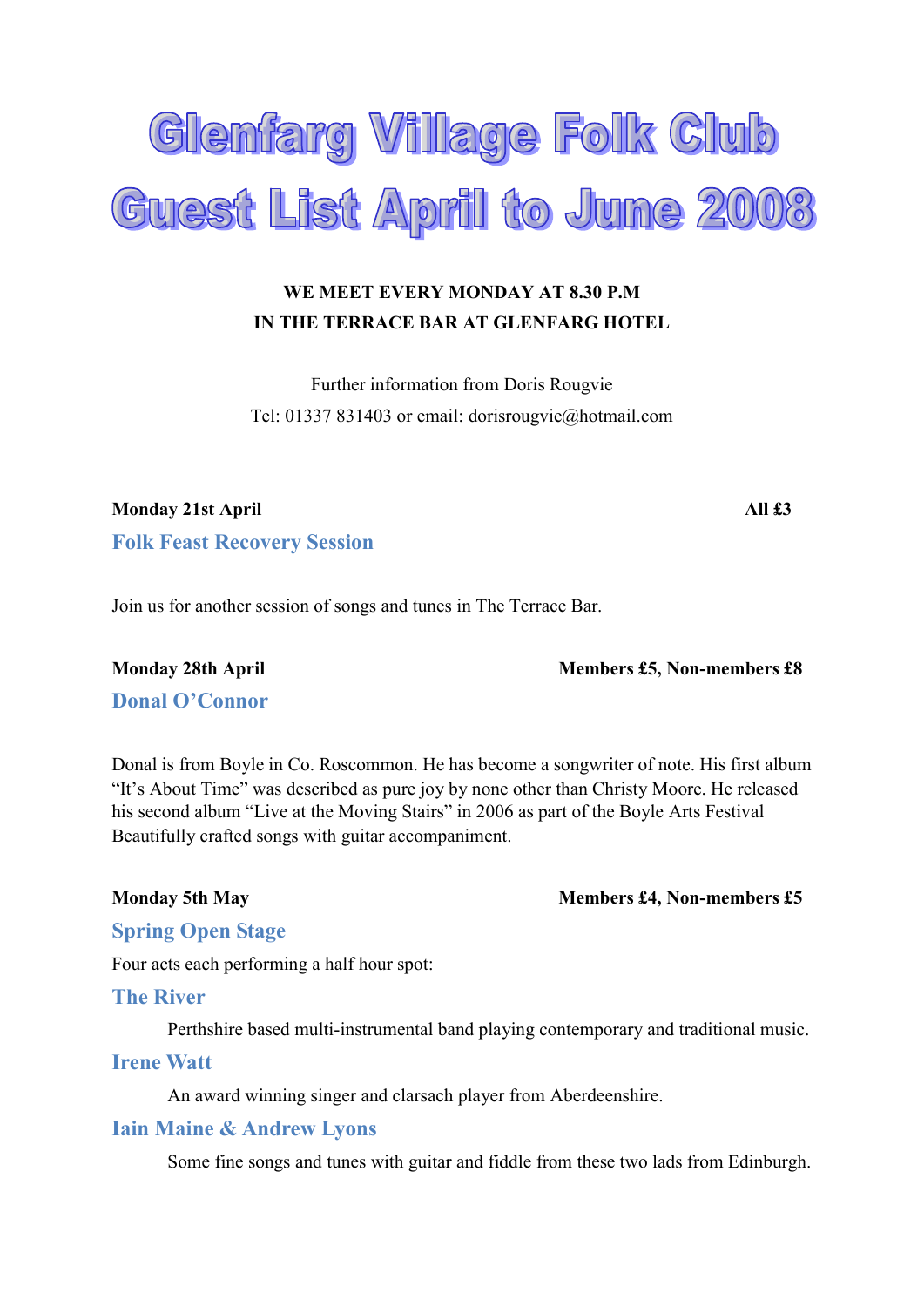# Christine Bovill

Wonderful singer / songwriter who won the Glasgow Song writing Competition in 2007.

## Monday 12th May Members £5, Non-members £8 Ivan Drever & Duncan Chisholm

Ivan and Duncan are one of Scotland's top duos. Orkney musician Ivan is known throughout the traditional music world for his songwriting as well as his work with Wolfstone. Duncan, from Kirkhill Ross– shire, is a particularly fine fiddler. The pair creates an amazing sound and their introductions are legendary!

Monday 19th May Folk Club AGM

It's your club. Come and have your say about the running of the club. And vote in your new committee.

# Monday 26th May All  $\sharp 3$

Session / Singaround

The theme will be "The month of May" - or any song you like to sing or tune you love to play. Anything goes.

### Monday 2nd June Members £5, Non-members £8 Mick West & Frank McLaughlin

A first visit to Glenfarg by highly regarded Scots singer Mick West who has been described by Scotland on Sunday as "One of Scotland's most lyrical folksong exponents". He'll be joined by very fine guitarist Frank McLaughlin. Look forward to some great songs tonight.

**Ouicksilver** 

Grant Baynham and Hilary Spencer combine their talents to make up the hilariously funny dynamic duo "Quicksilver". Here are some of their reviews since we last saw them here in Glenfarg.

"An incredibly talented duo with rollicking performances, who really put on a show." (WRMT Chicago)

"They shine like mercury and are equally fluid." (Sing Out Magazine USA)

John Wright's Band

Monday 16th June **Members 21, Non-members £10** 

Monday 9th June **Members 28** Members £5, Non-members £8